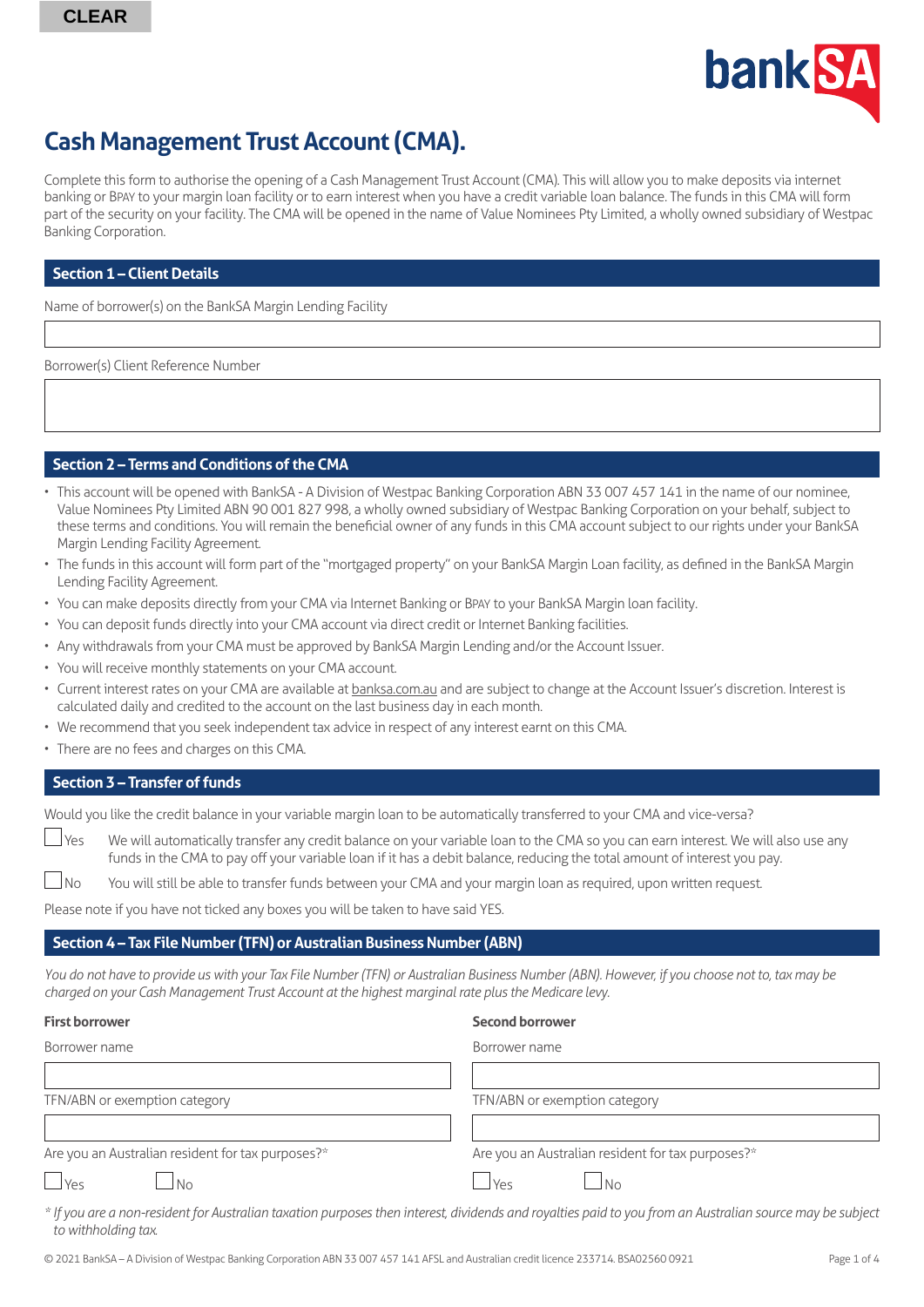|                                    |                                                | Are you a tax resident of any other country outside of Australia?                                                                                                                                                                                                   |                                    |                                         |                                 |
|------------------------------------|------------------------------------------------|---------------------------------------------------------------------------------------------------------------------------------------------------------------------------------------------------------------------------------------------------------------------|------------------------------------|-----------------------------------------|---------------------------------|
| <b>First borrower</b>              |                                                |                                                                                                                                                                                                                                                                     | <b>Second borrower</b>             |                                         |                                 |
| $\Box$ Yes                         | J No                                           |                                                                                                                                                                                                                                                                     | <b>Yes</b>                         | _I No                                   |                                 |
|                                    |                                                | If Yes, please refer to the Foreign Tax Residency Information provided in Section 7 of this form AND complete either Option A or B below:                                                                                                                           |                                    |                                         |                                 |
|                                    |                                                | <b>Option A (applies to existing BankSA/Westpac customers only)</b>                                                                                                                                                                                                 |                                    |                                         |                                 |
|                                    |                                                | I am an existing BankSA or Westpac customer and I have previously provided BankSA/Westpac with my Foreign Tax Residency Information.<br>Please note that in instances where we cannot substantiate this from our records, we will contact you for more information. |                                    |                                         |                                 |
| <b>First borrower</b>              |                                                |                                                                                                                                                                                                                                                                     | <b>Second borrower</b>             |                                         |                                 |
| $\Box$ Yes                         | <u>J</u> No                                    |                                                                                                                                                                                                                                                                     | <b>Yes</b>                         | $\Box$ No                               |                                 |
|                                    | new customers who are Foreign Tax Residents)   | Option B (applies to existing BankSA/Westpac customers who have not previously provided their Foreign Tax Residency Information AND                                                                                                                                 |                                    |                                         |                                 |
| <b>First borrower</b>              |                                                |                                                                                                                                                                                                                                                                     | <b>Second borrower</b>             |                                         |                                 |
|                                    | $\Box$ I am a Foreign Tax Resident as follows: |                                                                                                                                                                                                                                                                     |                                    | I am a Foreign Tax Resident as follows: |                                 |
| Country                            |                                                | Tax Identification Number (TIN)                                                                                                                                                                                                                                     | Country                            |                                         | Tax Identification Number (TIN) |
|                                    |                                                |                                                                                                                                                                                                                                                                     |                                    |                                         |                                 |
| Reason (if a TIN is not available) |                                                |                                                                                                                                                                                                                                                                     | Reason (if a TIN is not available) |                                         |                                 |
| $\Box$ Reason 1                    | $\Box$ Reason 2                                | Reason 3                                                                                                                                                                                                                                                            | $\sf J$ Reason 1                   | Reason 2                                | Reason 3                        |
|                                    |                                                | Section 5 - BankSA Privacy Statement and other reporting obligations                                                                                                                                                                                                |                                    |                                         |                                 |

# **Personal information.**

We collect personal information from you to process your application, provide you with your product or service, and manage your product or service. We may also use your information to comply with legislative or regulatory requirements in any jurisdiction, prevent fraud, crime or other activity that may cause harm in relation to our products or services and help us run our business. We may also use your information to tell you about products or services we think may interest you.

If you do not provide all the information we request, we may need to reject your application or we may no longer be able to provide a product or service to you.

We may disclose your personal information to other members of the Westpac Group, anyone we engage to do something on our behalf, rewards program administrators and other organisations that assist us with our business.

We may disclose your personal information to an entity which is located outside Australia. Details of the countries where the overseas recipients are likely to be located are in our privacy policy.

As a provider of financial services, we have obligations to disclose some personal information to government agencies and regulators in Australia, and in some cases offshore. We are not able to ensure that foreign government agencies or regulators will comply with Australian privacy laws, although they may have their own privacy laws. By using our products or services, you consent to these disclosures.

We are required or authorised to collect personal information from you by certain laws. Details of these laws are in our privacy policy. Our privacy policy is available at [banksa.com.au](http://banksa.com.au) or by calling us on 13 13 76. It covers:

- how you can access the personal information we hold about you and ask for it to be corrected;
- how you may complain about a breach of the Australian Privacy Principles or a registered privacy code and how we will deal with your complaint;
- how we collect, hold, use and disclose your personal information in more detail.

We will update our privacy policy from time to time.

#### **Credit information.**

We may:

- obtain consumer credit information about you from a credit reporting body to enable us to assess your creditworthiness;
- obtain information about your commercial activities or commercial credit worthiness from a business which provides information about the commercial creditworthiness;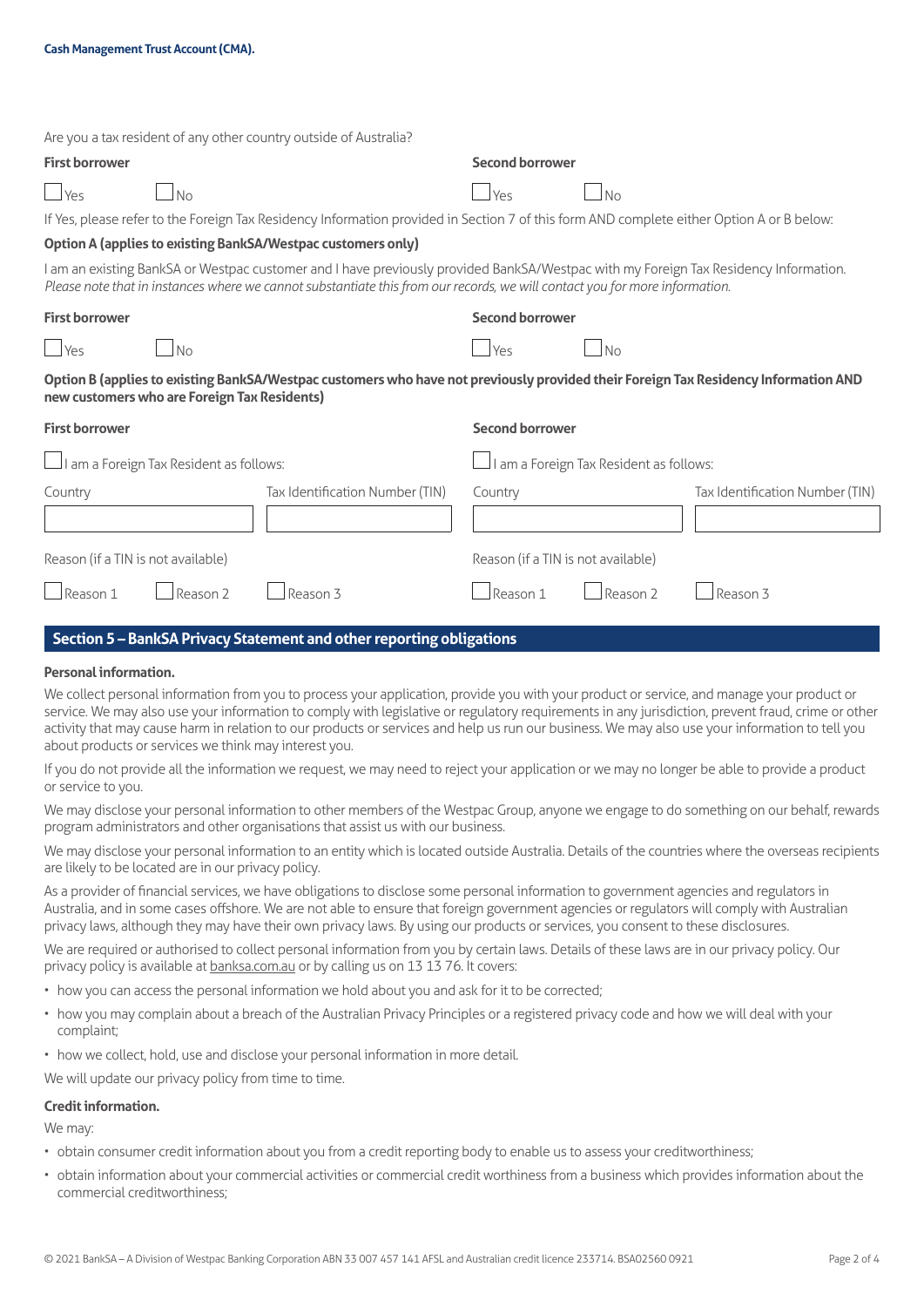- exchange personal information and credit information about you with other credit providers to assess your application and creditworthiness and to notify them of any defaults by you;
- disclose credit information and other personal information about you to a guarantor or to a proposed guarantor (for the purpose of them considering whether to offer to act as guarantor);
- give or obtain a banker's opinion about you.

If you are a proposed guarantor, we may obtain credit reporting information about you from a credit reporting body for the purpose of assessing whether to accept you as a guarantor.

If you have made your application or have been introduced to us through a broker or other intermediary, we may exchange credit information and other personal information about you with them. We may also communicate with them directly in relation to your application instead of communicating with you.

The privacy page of our website [banksa.com.au](http://banksa.com.au) includes a "Statement of Notifiable Matters". These are matters you should be aware of in relation to the use and disclosure of your credit information. This statement includes:

- details of the credit reporting bodies to which we are likely to disclose your credit information, the types of credit information we may give them and how this information will be used;
- your rights over your credit information, including how you can access and correct your information and make complaints;
- your rights to direct a credit reporting body to limit the use of your information for direct marketing purposes and what protections are available if you believe you are a victim of fraud; and
- information about our Credit Reporting Policy.

You can call us on 13 13 76 for a hard copy of the Statement of Notifiable Matters.

#### **Other acknowledgements and consents.**

- We may confirm the details of the information provided in your application.
- Where you have provided information about another individual, you must make them aware of that fact and the contents of the Privacy Statement.

We and members of the Westpac Group will use or disclose your personal information to contact you or send you information about other products and services offered by the Westpac Group or its preferred suppliers. Please call us on 13 13 76, if you do not wish to receive marketing communications from us.

We are required to identify certain US persons in order to meet account information reporting requirements under local and international laws.

If you or (where you are an entity) any office bearer\* of the entity and/or any individual who holds an interest in the entity of more than 25% (a Controlling Person) are a US citizen or US tax resident, you must telephone 1300 668 155 at the time of entering into this agreement. When you contact us you will be asked to provide additional information about your US tax status and/or the US tax status of any Controlling Person which will constitute certification of US tax status for the purposes of the application for this facility.

Unless you notify us that you and/or any Controlling Person are a US citizen or US tax resident as specified above, accepting the terms of this agreement constitutes certification that you and/or each Controlling Person are not a US citizen or US tax resident.

If at any time after entering into this agreement, information in our possession suggests that you and/or any Controlling Person may be a US citizen or US tax resident, we may request you to provide further information on your US tax status and/or the US tax status of any Controlling Person. Failure to respond may result in us imposing additional reporting requirements on the facility.

\* Director of a company, partner in a partnership, trustee of a trust, chairman, secretary or treasurer of an association or co-operative.

#### **FOR OUR CUSTOMERS LOCATED IN THE EUROPEAN UNION.**

The General Data Protection Regulation (**GDPR**) regulates the collection, use, disclosure or other processing of personal data under European Union (**EU**) law. Personal data means any information relating to you from which you are either identified or may be identifiable. The GDPR aims to protect the personal data of individuals located in the EU and harmonise data protection laws across EU Member States.

Our collection, use, disclosure and other processing of your personal data is regulated by the GDPR if:

- you interact with our Westpac UK branch;
- we offer products or services to you whilst you are located in the EU; and/or
- we monitor your behaviour whilst you are located in the EU (such as through our use of cookies when you interact with us online or for our fraud detection and prevention purposes).

Please refer to our EU Data Protection Policy on our website at [westpac.com.au/privacy/eu-data-protection-policy](http://westpac.com.au/privacy/eu-data-protection-policy) for information about how we manage your personal data under the GDPR.

#### **Definitions.**

"We", "our", "us" means BankSA – A Division of Westpac Banking Corporation ABN 33 007 457 141. "Westpac Group" means Westpac Banking Corporation and its related bodies corporate.